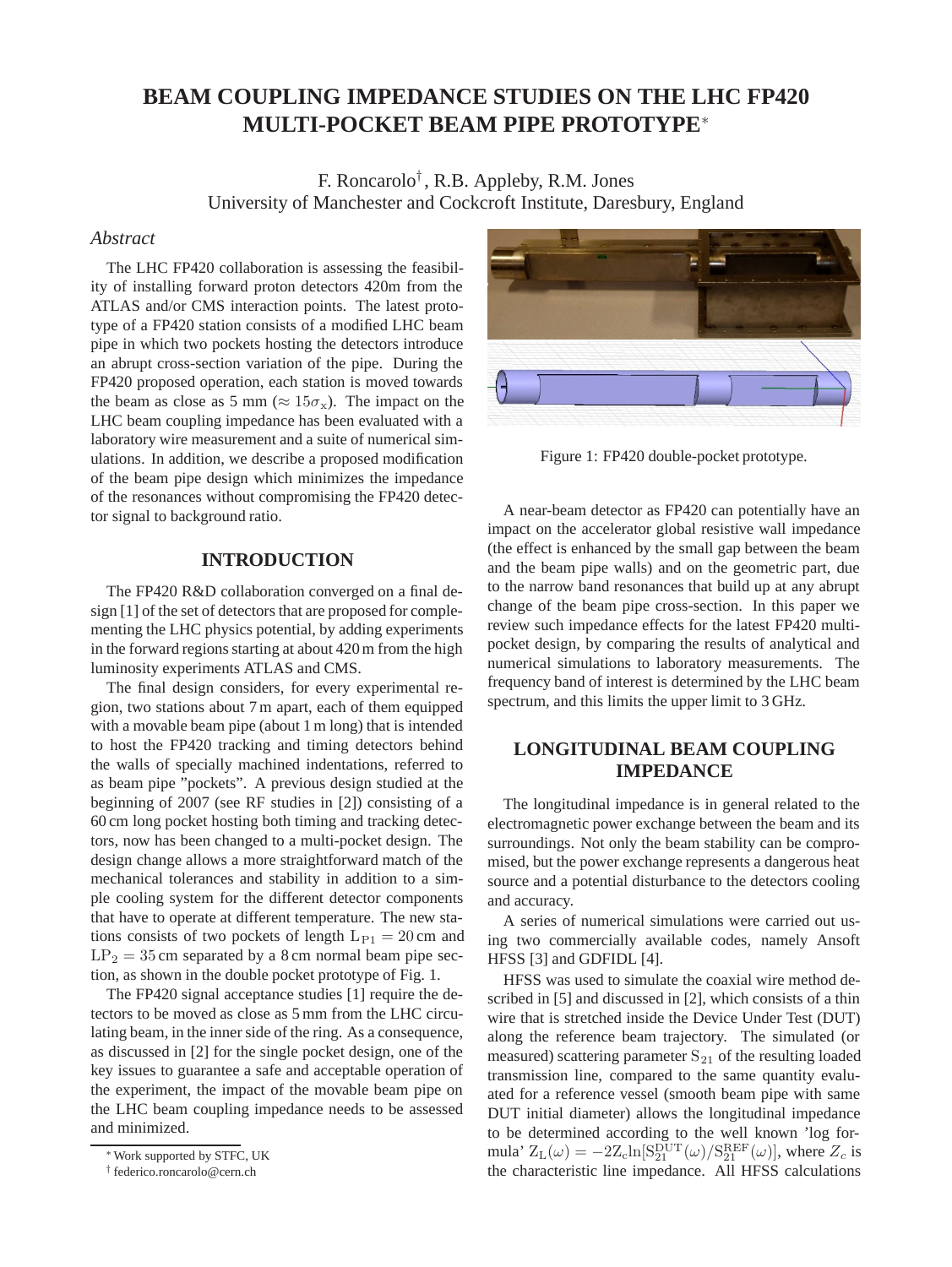are made with a finite elements method in the frequency domain.

On the other hand, GDFIDL enables simulations of not only the scattering parameters of the coaxial line structure, but also it enables to calculate the longitudinal (and transverse impedance) from the direct integration of the electromagnetic fields induced by a traveling line charge with the shape of a particle bunch. GDFIDL calculates the relevant wake fields in the time domain and coupling impedances are determined by FFT calculations.

The simulation results were meant to cross-check laboratory measurements at the Cockcroft Institute on a double pocket prototype. The measurements, based on the coaxial wire method mentioned above, were performed for setups corresponding to various FP420 positions, from parking (at about 15 mm for the beam) to data taking (at 3 mm). The hardware set-up and the accuracy on the wire position determination (within 0.5 mm) are discussed in [2].

The real and imaginary part of the longitudinal impedance  $Z_L/n = Z_L/(f/f_0)$  (where  $f_0$  is the particles revolution frequency) as simulated and measured, for a setup corresponding to FP420 in parking position, are shown in Fig. 2, where the frequency band 2.35 - 2.70 GHz is considered. At lower frequencies no resonances occur and at higher frequencies the LHC beam spectrum decays (i.e. the effective impedance becomes negligible).

The agreement between HFSS and the measurements (both based on the scattering parameters calculation) is excellent in terms of frequency and impedance magnitude. The residual discrepancies (below 5 MHz in f and  $1 \text{ m}\Omega$  in  $Z_{\text{L}}/n$ ) must be attributed to residual mismatch in the measured network and to not perfect meshing in the simulations. Differences between the nominal and real stainless steel resistivity may explain differences in the resonance amplitude and quality factor.

The GDFIDL simulations based on wake field calculations (blue line on the plots) are also in very good agreement with the measurements. The second resonance (at about 2.43 GHz) results at about 10 MHz lower frequency than measurements and HFSS. On the other hand the GDFIDL simulation with the wire method (green line) confirms the same mode frequency. It could be that the presence of the wires perturbs this particular mode, but this has not been confirmed by preliminary HFSS eigenmode simulations on the DUT with and without wire.

Both GDFIDL simulations give smaller resonance quality factors. This can be attributed to the chosen limited simulation time that limited the period on which the wake field was analyzed (if the wake field is not totally damped, narrow band frequency information is lost).

The experiment in the laboratory was repeated after tapering the beam pipe first and last indentation (the indentations in between the two pockets are very difficult to access after fabrication) with copper foils which provide a smoother transition for the wake fields at the pocket edges. Such foils were glued on the upper and lower part of beam pipe and pocket, leaving unchanged the volume that can



Figure 2: Longitudinal impedance of a FP420 doublepocket pipe in parking position calculated with simulations (HFSS and GDFIDL) and compared to laboratory experiments.

possibly be traversed by the FP420 signal protons. In this way the signal/background ratio is not altered. The real part of  $Z_L/n$  with and without tapering, for a FP420 position in data taking is shown in Fig. 3. After tapering the maximum impedance is below 8 mΩ. A further decrease is expected if the tapering is implemented in between the two pockets too.

## *Transverse Impedance*

Since the FP420 detectors are proposed to operate at a small distance from the beam, can potentially further increase the total LHC restive wall transverse impedance that is critical for coupled-bunch instabilities. Analytical calculations [1] showed that the contribution of a FP420 station results about two order of magnitude smaller than the one calculated when accounting for all the LHC collimators.

#### *Loss Factor*

The coaxial wire method can be applied to calculate the loss factor k by means of time domain measurements [6]. The method consists in transmitting a pulse down the wire stretched inside the DUT with a Gaussian pulse resembling the longitudinal shape of a particle bunch. By comparing